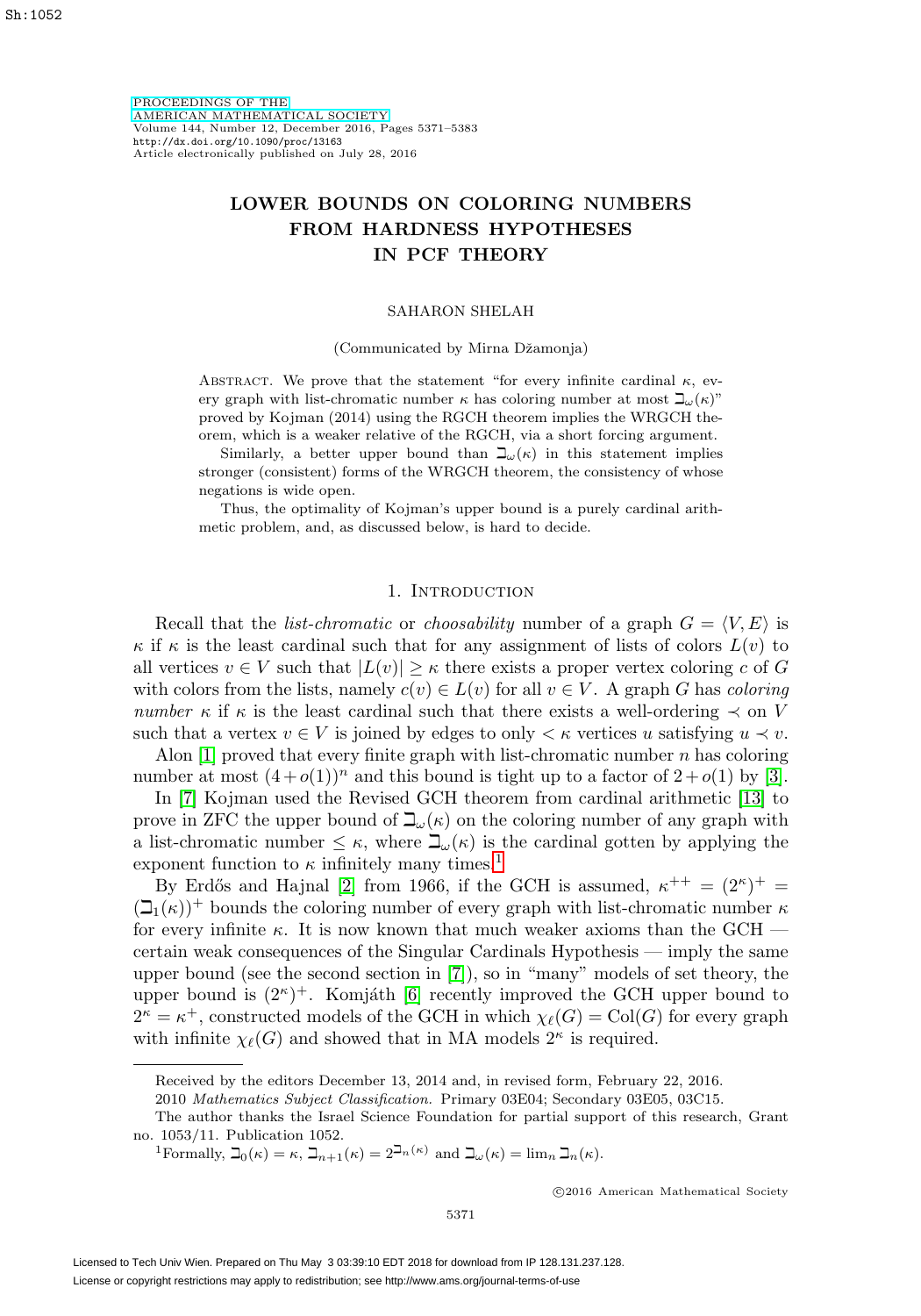Sh:1052

## 5372 SAHARON SHELAH

The sharp contrast between the single exponent in the bound for the finite case, or in the bound for the infinite case in the presence of mild cardinal arithmetic axioms, and the infinite tower of exponents in the ZFC bound, led Kojman to ask whether the upper bound  $\mathcal{L}_{\omega}(\kappa)$  could be lowered in ZFC. He also asked whether the use of the RGCH in proving his  $\mathbb{L}_{\omega}$  bound was necessary.

We prove here that:

- (1) Kojman's  $\mathbb{L}_{\omega}$  upper bound implies the so-called Weak Revised GCH theorem (WRGCH) in pcf theory.
- (2) Better upper bounds imply open strengthenings of the WRGCH theorem.

All implications above are via standard forcing arguments.

Thus, improving Kojman's upper bound on the coloring number of a graph in terms of its list-chromatic number will be at least as hard as improving the WRGCH theorem. In particular, a better upper bound cannot be gotten with only graph-theoretic arguments.

Note that consistency results in pcf are hard; only recently did Gitik [\[4\]](#page-11-5) succeed to make a remarkable advance: for a countable set  $\alpha$  of regular cardinals,  $\text{pcf}(\alpha)$ may be uncountable. Grand as it is, this is a far cry from what is needed to show that the WRGCH cannot be improved. If, however, all relevant strengthenings of the WRGCH are indeed not provable in ZFC, then Kojman's  $\mathbb{L}$  bound is optimal (a more detailed discussion of this is given below).

# 1.1. **Description of the reduction.**

**Definition 1.1.** The Weak Revised GCH theorem, WRGCH, is the statement that for every strong limit cardinal  $\mu > \aleph_0$ , e.g.,  $\beth_\omega$ , and  $\lambda > \mu$ , for some  $\kappa < \mu$  there is no sequence  $\lambda = \langle \lambda_i : i \langle \mu \rangle$  of finite sequences of regular cardinals in  $(\mu, \lambda)$  such that  $J_{\leq \lambda}(\overline{\lambda}) \subseteq [\mu]^{<\kappa}$ .

Here, the pcf operator is extended to sets  $\alpha$  of finite sets (as above, we identify a finite sequence of cardinals with its range) by letting  $\text{pcf}(\mathfrak{a})$  be interpreted as  $\text{pcf}(\bigcup \mathfrak{a})$  and similarly  $J_{\lt\lambda}(\mathfrak{a})$  stands for  $\{\mathfrak{b}:\mathfrak{b}\subseteq \mathfrak{a} \& \max \text{pcf}(\mathfrak{b})\lt\lambda\}.$ 

The WRGCH is a straightforward consequence of the Revised GCH theorem [\[13\]](#page-12-0).

Now consider, for a natural number  $m \geq 1$ , the following two closely related statements (even equivalent, see below) with parameter  $m$ , which are stronger than the WRGCH:

- $\oplus_m^1$  there are no cardinal  $\kappa$  and set  $\mathfrak{a}$  of  $\mathfrak{I}_m(\kappa)$  many finite sequences of regular cardinals, each larger than  $\mathcal{L}_m(\kappa)$ , such that  $J_{\langle \text{supp}(\mathfrak{a})}[\mathfrak{a}] \subseteq [\mathfrak{a}]^{\langle \kappa \rangle}$ , i.e.,  $\mathfrak{b} \in$  $[a]^{\kappa}$  implies that max pcf(b)  $\geq$  sup(a);
- $\oplus_m^2$  there are no cardinals  $\kappa$  and  $\Upsilon$  satisfying  $\partial := \beth_m(\kappa) \leq \Upsilon$  and a family of sets  $A \subseteq [\Upsilon]^{\partial}$  such that  $|A \cap B| < \kappa$  for all distinct  $A, B \in \mathcal{A}$  and  $|A| > \Upsilon$ .

The status of the statements above is as follows. If  $m < n$ , then  $\bigoplus_{m=1}^{i}$  implies  $\oplus_n^i$  for  $i \in \{1,2\}$ . All  $\oplus_m^i$  hold in models of the GCH or even of just the strong hypothesis (see [\[12\]](#page-12-1), §6), so are consistent with the axioms of ZFC.

The question for which m is  $\oplus_m^i$  a theorem of ZFC is wide open, that is, for all  $m \geq 1$ , neither a ZFC proof nor a consistency of the negation is known at the moment. The WRGCH, however, is a theorem of ZFC, as it follows trivially from the RGCH theorem.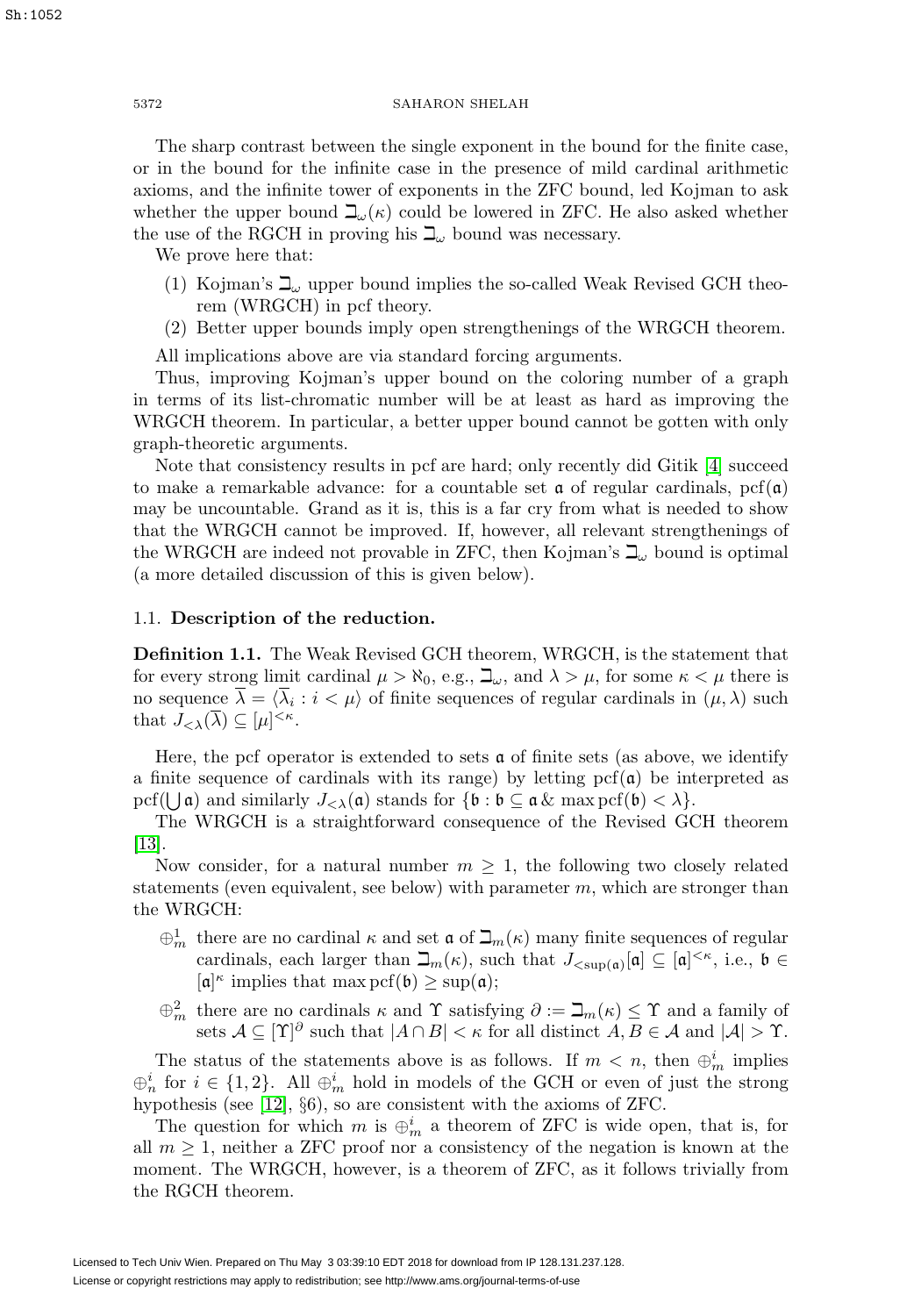Lowering  $\beth_\omega(\kappa)$  in Kojman's upper bound to  $\beth_n(\kappa)$  for some  $n < \omega$  is at least as hard as proving the equivalent statements  $\bigoplus_{m=1}^{n}$  and  $\bigoplus_{m=1}^{2}$  for  $m=2n+1$ . The reason for this is that if the configuration that is forbidden by e.g.  $\oplus_m^2$  does exists in some model  $\bf{V}$  of ZFC, then in some forcing extension of  $\bf{V}$  there is a graph with list-chromatic number  $\theta$  and coloring number  $\sum_n(\theta)$ , for some  $\theta > \kappa$ . The relation  $m = 2n + 1$  can probably be tightened, but we made no effort to do so.

Also, if it is assumed to the contrary that the configuration that is forbidden by the WRGCH does exist in some universe **V** of set-theory, then in some forcing extension  $V^{\mathbb{P}}$  of **V** there is a graph with list-chromatic number  $\lt \kappa$  and coloring number  $> \Delta_{\omega}(\kappa)$ , contrary to the  $\Delta_{\omega}$  upper bound. Thus, the  $\Delta_{\omega}$  graph-theoretic bound implies the WRGCH.

We discuss next the pcf-theoretic statements and explain further their connection to upper bounds on coloring numbers.

Let  $\kappa \leq \partial < \Upsilon < \lambda = \text{cf}(\lambda)$  be cardinals. Consider the statement:

 $(st)_{\kappa,\partial,\Upsilon,\lambda}^1$  there is an  $\mathcal{A}\subseteq[\Upsilon]\partial$  of cardinality  $\lambda$  such that if  $A_1\neq A_2$  belongs to A, then  $|A_1 \cap A_2| < \kappa$ .

We agree that if  $\lambda = \Upsilon^+$  we may omit it and if  $\partial = \Upsilon$ ,  $\lambda = \chi^+ = \partial^+$ , then we also may omit them, so the typical case  $(st)_{\kappa,\partial}^1$  is the existence of a family  $\mathcal{A} \subseteq [\partial]^\partial$ of cardinality  $\partial^+$  which is a  $\kappa$ -family, that is, the intersection of any two distinct members of A has cardinality  $\lt \kappa$ .

Why is using  $(st)_{\kappa,\partial}^1$  reasonable when  $\beth_m(\kappa) \leq \partial < \beth_{m+1}(\kappa)$ ? The history of this question is rich. In particular, Baumgartner got by forcing, without using large cardinals, the consistency of  $(st)_{\kappa,\partial}^1$  with  $\kappa = \kappa^{\leq \kappa} < \partial < 2^{\kappa}$ , so here  $m = 0$ .

We are, however, interested in the cases  $m \geq 1$ , which are closely related to pcf problems.

Consider the pcf statement,

 $(*)_{\kappa,\partial,\chi,\lambda}^2 \kappa < \partial < \chi < \lambda = cf(\lambda)$  and there is a sequence  $\bar{\mathfrak{a}} = \langle \mathfrak{a}_i : i < \partial \rangle$ of finite sets of regular cardinals with each  $a_i \subseteq (\partial, \chi)$  and such that  $\lambda = \max_{i} \text{pcf}(\bigcup_{i} \mathfrak{a}_i) \text{ and } J_{< \lambda}[\overline{\mathfrak{a}}] = \{u \subseteq \partial : \text{pcf}(\bigcup_{i \in u} \mathfrak{a}_i) \subseteq \lambda\} \text{ (so really)}$  $\chi \gg \partial$ . The main case, and the one we shall deal with, for transparency, is  $\lambda = \chi^+$ ).

Why are  $(st)_{\kappa,\partial,\chi,\lambda}^1$  and  $(*)_{\kappa,\partial,\chi,\lambda}^2$  related to each other and to graph colorings?

(\*)<sub>0</sub> if  $\mathcal{A} \subseteq [\chi]^{\partial}$  has cardinality >  $\chi$ , and is a  $\kappa$ -family,  $\kappa \leq \partial \leq \chi$ , then the natural bi-partite graph associated to  $A$  and denoted  $G_A$  (see Definition 2.4 below) has coloring number  $\geq \partial^+$ .

So finding such A with a small list-chromatic number, say  $\kappa$ , with  $\Box_n(\kappa) \leq \partial$ , will give consistent lower bounds, which is the purpose of this note. The main point here is that the list-chromatic number of such graphs can be lowered by applying the internal forcing axiom from [\[15\]](#page-12-2) (see also [\[19\]](#page-12-3)), a natural generalization of MA.

Observe that

- $(*)_1$  For  $\ell = 1, 2,$
- (a) if  $(st)_{\kappa_1,\partial_1,\chi}^{\ell}$  and  $\kappa_1 \leq \kappa_2 \leq \partial_2 \leq \partial_1$ , then  $(*)_{\kappa_2,\partial_2,\chi}^{\ell}$ .
- (b) If  $(st)_{\kappa_1,\partial_1,\Upsilon_1,\lambda_1}^{\ell}$  and  $\kappa_1 \leq \kappa_2 < \partial_2 \leq \partial_1$  and  $\Upsilon_1 \leq \Upsilon_2 < \lambda_2 \leq \lambda_1$ , then  $(\mathrm{st})_{\kappa_2,\partial_2\Upsilon_2,\lambda_2}^{\ell}$ .
- $(*)_2$  For  $\ell = 1, 2,$ (a)  $(st)_{\kappa,\partial,\Upsilon}^2$  implies  $(st)_{\kappa,\partial,\Upsilon}^1$  and  $(st)_{\kappa,\partial,\Upsilon,\lambda}^2$  implies  $(st)_{\kappa,\partial,\Upsilon,\lambda}^1$ .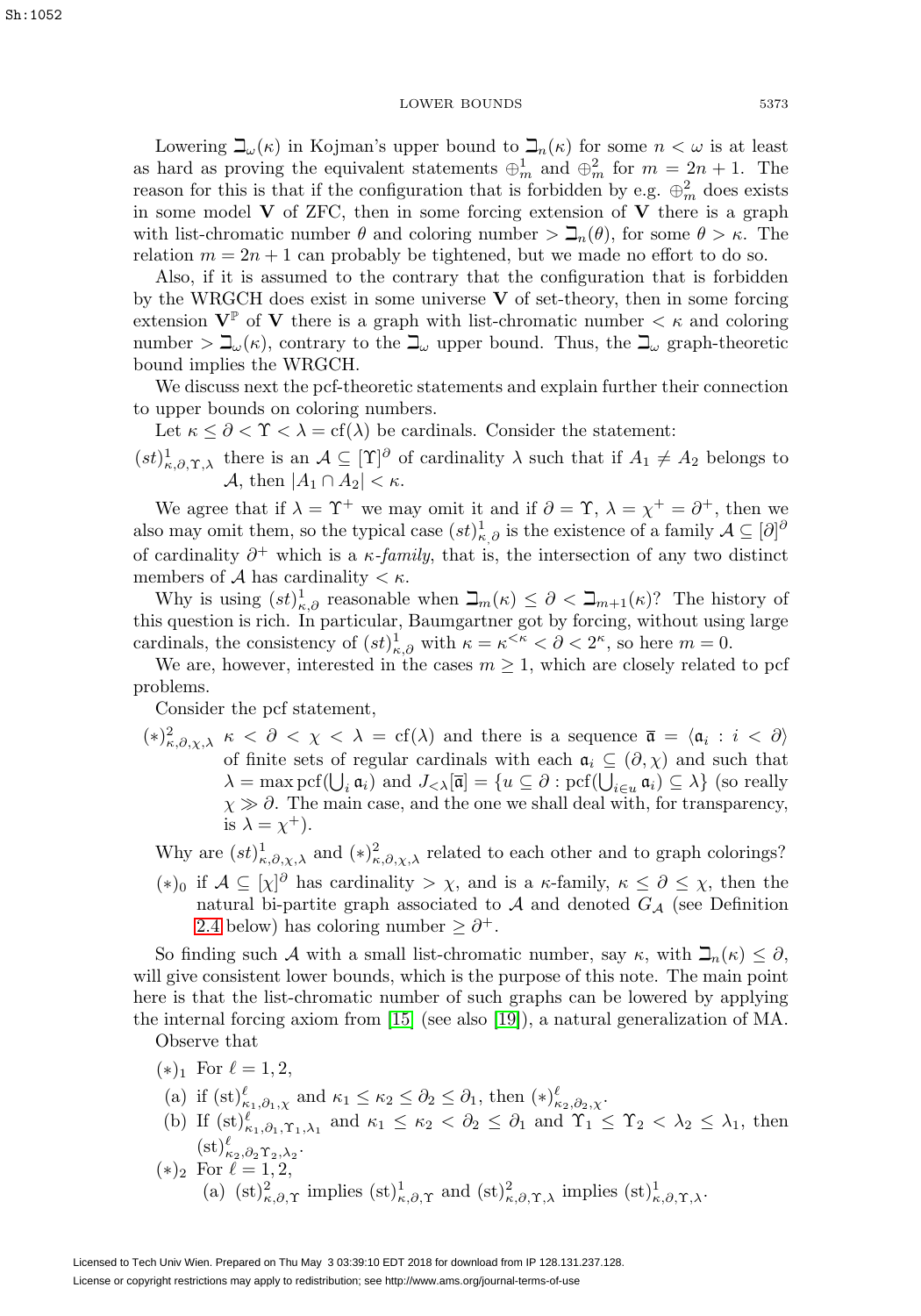- (b) If  $(st)_{\kappa,\partial,\Upsilon}^{\ell}$  and  $\Upsilon = \Upsilon_1^+, \partial_1 = \min\{\partial,\Upsilon_1\} \geq \kappa$  (so  $\ell = 1 \wedge \partial = \Upsilon \Rightarrow$  $\partial_1 = \partial$ , then  $(\mathrm{st})^{\ell}_{\kappa,\partial_1,\Upsilon_1}$ .
- (c) If  $(st)_{\kappa,\partial,\Upsilon,\lambda}^{\ell}$  and  $\partial < \Upsilon$  and  $\Upsilon$  is a limit cardinal of cofinality  $\neq cf(\partial)$ and  $\neq$  cf( $\lambda$ ), then for every large enough  $\Upsilon_1 < \Upsilon$  we have  $(st)_{\kappa,\partial,\Upsilon_1,\lambda}^{\ell}$ .

Also

- (\*)<sub>3</sub> If  $\partial^{\leq\kappa} < \lambda = cf(\lambda), \kappa = cf(\kappa) > \aleph_0$  and  $(st)_{\kappa,\partial,\Upsilon,\lambda}^1$ , then  $(st)_{\kappa,\partial,\Upsilon,\lambda}^2$ .
- Why? By [\[11\]](#page-12-4), 6.1 with  $\lambda$ ,  $\Upsilon$ ,  $\partial$ ,  $\kappa^*$  here substituting  $\partial^*, \partial$ ,  $\kappa$ ,  $\sigma$  there. Similarly, by Theorem 6.2 in [\[11\]](#page-12-4) we have  $\bigoplus_{m}^{1} \iff \bigoplus_{m}^{2}$  for all  $m \geq 1$ .

Let

$$
(*)_{\kappa,\partial}^{0,n} \partial \in (\mathbb{L}_n(\kappa), \mathbb{L}_{n+1}(\kappa)).
$$

So the problem with the consistency of  $(st)_{\kappa,\partial,\Upsilon}^1 + (st)_{\kappa,\partial}^{0,n}$  is having  $(st)_{\kappa,\partial,\Upsilon}^2 +$  $(\mathrm{st})_{\kappa,\partial}^{0,n}.$ 

We may note that clause (b) is justified by the RGCH and  $\lambda = cf(\lambda)$  is usually natural.

An example, then, of how this note clarifies the question of whether the upper bound of  $\mathbb{L}_{\omega}(\kappa)$  is tight is:

<span id="page-3-0"></span>**Conclusion 1.2.** We have  $(A) \iff (B) \iff (C)$  where:

- (A) For every *n* in some forcing extension of **V** there are  $\kappa$ ,  $\partial = \mathbb{I}_n(\kappa)$ ,  $\Upsilon > \partial$ and a  $\kappa$ -family  $\mathcal{A} \subseteq [\Upsilon]^\partial$  of cardinality >  $\Upsilon$ .
- (B) For every *n* in some forcing extension of **V** there are  $\kappa$ ,  $\partial = \mathcal{a}_{n}(\kappa)$  and a set  $\mathfrak a$  of  $\partial$  finite sets of regular cardinals  $\geq \partial$  such that  $J_{\langle \sup(\mathfrak a)|}[\mathfrak a] \subseteq [\mathfrak a]^{\langle \times \kappa},$ i.e.,  $\mathfrak{b} \in [\mathfrak{a}]^{\kappa}$  implies that  $\max \mathrm{pcf}(\mathfrak{b}) \geq \sup(\mathfrak{a})$ .
- (C) For every *n* in some forcing extension of **V** there are  $\kappa$ ,  $\partial = \mathcal{I}_n(\kappa)$  and a graph G with list-chromatic number  $\kappa$  and coloring number  $> \partial$ .

*Proof of Conclusion [1.2](#page-3-0).* (A)  $\implies$  (B) follows from [\[11\]](#page-12-4), 6.1 (and (B)  $\implies$  (A) is obvious by  $(*)_2$  above).

 $(A) \implies (C)$  is done in Theorem 2.1 below, where we start letting  $\theta = 2^{\kappa}$ , or, if  $\kappa$  is regular, also  $\theta = 2^{<\kappa}$  suffices to get the assumptions of Conclusion 2.1. For every  $n, (A)_n \iff (B)_n$  and  $(A)_{2n+2} \Rightarrow (B_n) \Rightarrow (C)_n$ .

To prove  $(C) \implies (B)$  it suffices to note, (use  $\theta = \theta^{<\theta}$ ) that  $(a)_{\lambda,\theta,\kappa} \Rightarrow (b)_{\lambda,\theta,\kappa}$ in Claim [2.13.](#page-10-0) See [\[8\]](#page-11-6) and use the proof of compactness in singulars [\[10\]](#page-11-7) and [\[16\]](#page-12-5), Section 2.

In conclusion, the upper bound  $\mathcal{L}_{\omega}(\kappa)$  cannot be lowered without making substantial progress in pcf theory. If, on the other hand, the negations of  $\oplus_m^2$  are consistent for all m, then Kojman's  $\beth_\omega(\kappa)$  upper bound is optimal.

1.2. **Should we expect consistency or better pcf theorems?** Let us mention first the known consistency results. Only quite recently Gitik [\[4\]](#page-11-5) succeeded to prove, from the consistency of large cardinal axioms, the consistency of a countable set of regular cardinals  $\alpha$  with pcf( $\alpha$ ) uncountable, but really just  $|{\rm pcf}(\alpha)| = \aleph_1$ . In particular he got  $(st)_{\aleph_0,\aleph_1,\mu}^2$ . While a great achievement, this is still very distant from what we need.

For  $\kappa > \aleph_0$  there are no known consistency results. After the RGCH was proved in the early nineties much effort (at least by the present author) was made to lower  $\mathcal{L}_{\omega}$  — so far without any success. However in some other directions there were advances ([\[5,](#page-11-8) [17,](#page-12-6) [18\]](#page-12-7)).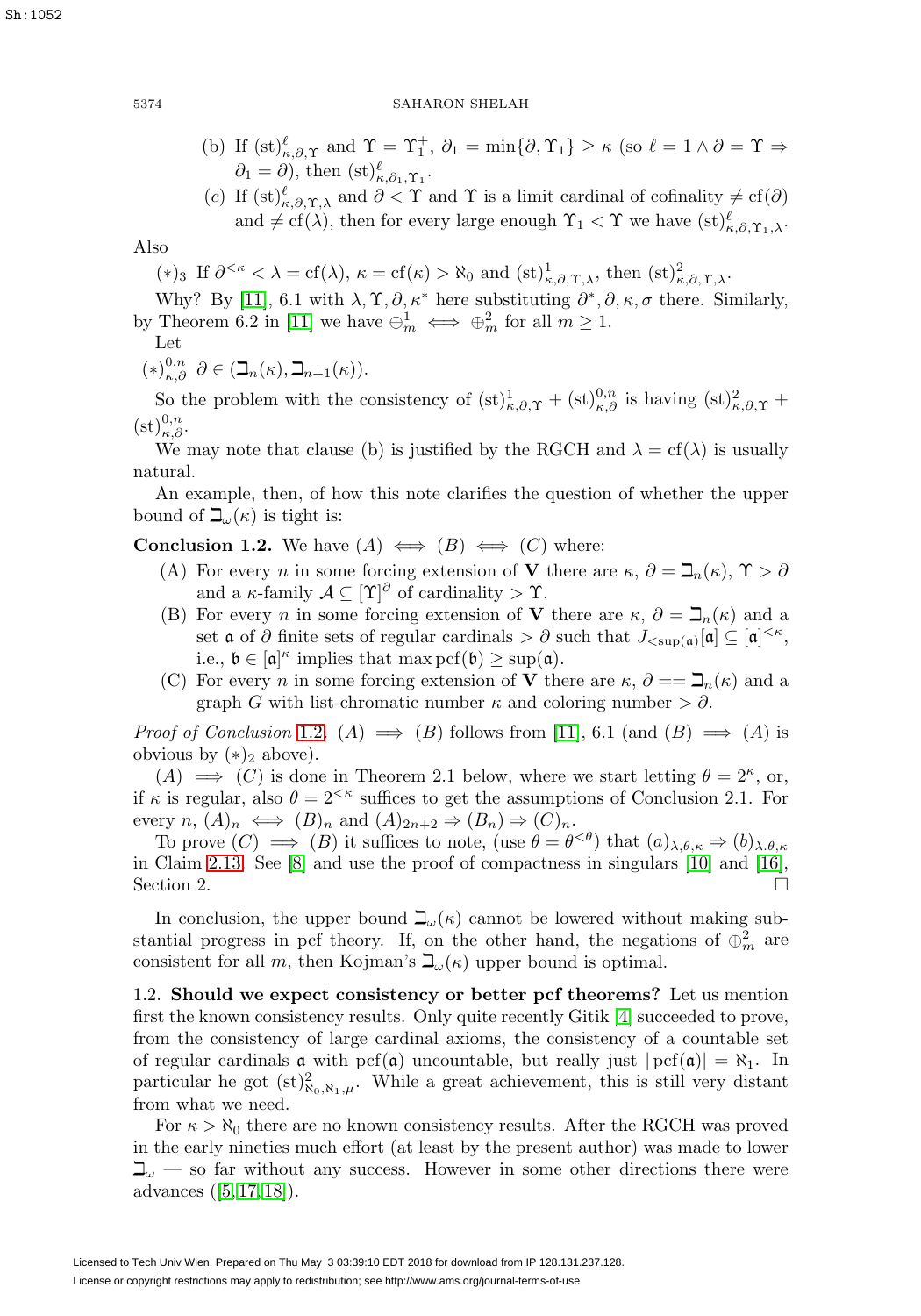So do we expect consistency or ZFC results? Wishful thinking, or, if you prefer, the belief that "set theory behaves in an interesting way" suggests that the answer to "for which  $m$  the statement  $\bigoplus_m^1$  holds in ZFC" should turn out to be somewhere in the middle, e.g.,  $m = 4$  (or  $m = 957$ , for that matter). More seriously, the situation is wide open. Perhaps, as on the one hand the ZFC  $\beth_\omega(\kappa)$  gap has not changed for a long time now, while on the other hand there has been a recent breakthrough in consistency, there is some sense in viewing consistency as more likely.

# 2. Proofs

**Theorem 2.1.** Suppose that  $\kappa < \theta = \theta^{< \kappa}$ ,  $\Upsilon > \partial = \beth_{2\ell+1}(\theta)$  and there is a  $\kappa$ family  $A \subseteq [\Upsilon]^{\partial}$  of size  $\Upsilon^{+}$ . Then in some forcing extension there is a graph G with list-chromatic number  $\theta$  and coloring number  $> \beth_{\ell}(\theta)$ .

As promised in the introduction, we may prove a weak version of the RGCH theorem from a bound on a list-chromatic number.

**Theorem 2.2.** Suppose that  $\kappa < \theta = \theta^{\leq \kappa}$ ,  $\Upsilon > \partial > \beth_\omega(\theta)$  and there is a  $\kappa$ -family  $A \subseteq [\Upsilon]^{\partial}$  of size  $\partial^{+}$ . Then in some forcing extension there is a graph G with list-chromatic number  $\theta$  and coloring number  $\geq \partial > \beth_\omega(\theta)$ .

**Convention.** For this section we fix  $\aleph_0 \leq \kappa < \theta$ .

We shall need the following definition from [\[15\]](#page-12-2) Def 1.1] (See also [\[19\]](#page-12-3) for more on this and other forcing axioms.) We recall one implication from Definition 2.4 below: if A is as in Theorem 2.1, then  $G_{\mathcal{A}}$ , as defined in Definition 2.4, has coloring number >  $\partial$ .

<span id="page-4-0"></span>**Definition 2.3.** A forcing notion  $\mathbb{P}$  satisfies  $*_{\mu}^{\omega}$  where  $\aleph_0 < \mu = \text{cf}(\mu)$  if Player I (the "completeness" player) has a winning strategy in the following game in  $\omega$ moves:

At step k: If  $k \neq 0$ , then Player I chooses  $\langle p_{1,\alpha}^k : \alpha < \mu^+ \rangle$  with  $p_{1,\alpha}^k \in \mathbb{P}$  such that for all  $\xi < \zeta$  and for club-many  $\alpha < \mu^+$  in  $S_{\mu}^{\mu^+}$ ,  $p_{2,\alpha}^{k-1} \leq p_{1,\alpha}^k$ , and also chooses a function  $f_k : \mu^+ \to \mu^+$  which is regressive on a club of  $\mu^+$ . If  $k = 0$  Player I chooses  $p_{1,\alpha i}^0 = \emptyset_{\mathbb{P}}$  and  $f^0$  as the identically 0 function on  $\mu^+$ .

Player II chooses  $\langle p_{2,i}^k : i < \mu^+ \rangle$  such that for club-many  $\alpha < \mu^+$  in  $S_{\mu}^{\mu^+}$  it holds that  $p_{1,\alpha}^k \leq p_{2,\alpha}^k$ .

Player I wins the play if there is a club  $E \subseteq \mu^+$  such that for all  $\alpha < \beta$  in  $E \cap S_{\mu}^{\mu^+}$ , if  $f_k(\alpha) = f_k(\beta)$  for all  $k < \omega$ , then there is an upper bound in  $\mathbb P$  to the set  $\{p_{1\cdot\alpha}^k : k < \omega\} \cup \{p_{2,\beta}^k : k < \omega\}.$ 

- **Definition 2.4.** (1) A is a  $\kappa$ -family of sets when  $|A \cap B| < \kappa$  for all distinct  $A, B \in \mathcal{A}$  and is a  $(\theta, \kappa)$ -family if in addition,  $|A| \geq \theta$  for all  $A \in \mathcal{A}$  and, for notational transparency,  $\mathcal{A} \cap \bigcup \mathcal{A} = \emptyset$ .
	- (2) Suppose A is a  $\kappa$ -family of sets. We define the (bi-partite) graph  $G_{\mathcal{A}}$ . Its set of vertices is  $V_A = A \cup \bigcup A$ . We denote  $\bigcup A$  by  $pt(A)$ . The edge set  $E_{\mathcal{A}}$  is  $\{\{v, A\} : v \in A \in \mathcal{A}\}\$ . When  $\mathcal A$  is fixed or clear from context, we refer to  $G_{\mathcal{A}}$  as  $\langle V, E \rangle$ .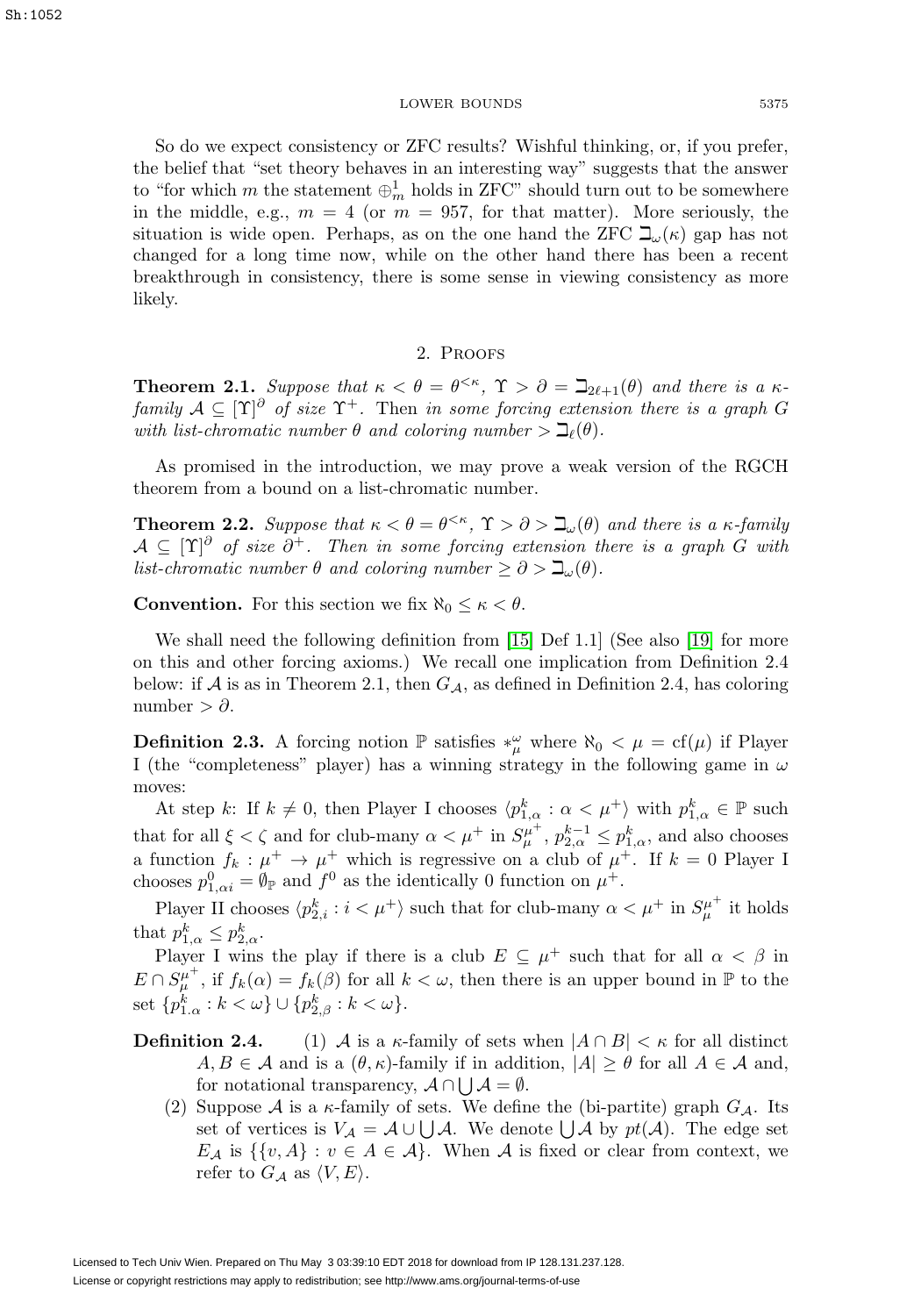Sh:1052

## 5376 SAHARON SHELAH

<span id="page-5-0"></span>**Definition 2.5.** For a  $(\theta, \kappa)$ -family A, a set  $Y \subseteq G_{\mathcal{A}}$  is closed (pedantically, Aclosed, but the identity of  $A$  is clear from the context) if:

- (a)  $A \neq B \in Y \cap \mathcal{A} \Rightarrow A \cap B \subseteq Y$ .
- (b) If  $A \in \mathcal{A}$  and  $|A \cap Y| \geq \kappa$ , then  $A \in Y$ .

A sub-graph  $G'$  of  $G_{\mathcal{A}}$  is closed if its set of vertices is closed.

*Claim* 2.6. If A is a  $(\theta, \kappa)$ -family and  $\lambda^{\kappa} = \lambda \ge \theta$ , then every sub-graph of  $G_{\mathcal{A}}$  of size  $\lambda$  is contained in a closed sub-graph of the same size. Moreover, if  $Y_1 \subseteq G$  is closed and  $X \subseteq Y_1$  is of size  $\lambda$ , then there is a closed  $Y \subseteq Y_1$  of cardinality  $\lambda$  such that  $X \subseteq Y$ .

Remark. Instead of  $\lambda^{\kappa} = \lambda$  it suffices that  $\mathcal{D}(\lambda, \kappa) = \lambda$ , where  $\mathcal{D}(\lambda, \kappa) = \text{cf}([\lambda]^{\kappa}, \supseteq),$ (see [\[7\]](#page-11-2)).

**Definition 2.7.** Suppose  $\theta > \kappa$  and  $\mu$  are cardinals and  $|\alpha|^{\kappa} < \mu$  for all  $\alpha < \mu$ . We say that  $Pr_{\theta,\kappa}(\mu)$  holds when for every  $(\theta,\kappa)$ -family A and every [closed]  $Y \subseteq G_A$ of cardinality  $|Y| < \mu$  the list-chromatic number of Y is at most  $\theta$ ; that is, for every assignment of lists  $L(v)$  to vertices in  $G_{\mathcal{A}}$  such that  $|L(v)| \geq \theta$  there is a valid coloring  $c \in \prod_v L(v)$ .

<span id="page-5-1"></span>*Claim* 2.8. Assume that A is a  $(\theta, \kappa)$ -family,  $Y \subseteq G_{\mathcal{A}}$  is closed,  $cf(\delta) \neq cf(\kappa)$ ,  $\delta < \text{cf}(\mu)$  and  $Z_i \in [Y]^{<\mu}$  is increasing with  $i < \delta$ . If each  $Z_i$  is A-closed, then  $Z := \bigcup_{i < \delta} Z_i$  is A-closed.

*Proof.* First, if  $A \neq B \in \mathbb{Z} \cap \mathcal{A}$ , then for some  $i < \delta$  it holds that  $A, B \in \mathbb{Z}_i$ , but  $Z_i$  is A-closed hence  $A \cap B \subseteq Z_i \subseteq Z$  as required (in Definition [2.5\(](#page-5-0)a)). Second, if  $A \in \mathcal{A}$  satisfies that  $|A \cap Z| \geq \kappa$ , then (because  $cf(\delta) \neq cf(\kappa)$ ) for some  $i < \delta$  it holds that  $|A \cap Z_i| \geq \kappa$  and as  $Z_i$  is closed,  $A \in Z_i \subseteq Z$ .

<span id="page-5-2"></span>**Lemma 2.9** (Step-up Lemma). Suppose that  $\lambda > \mu = \mu^{<\mu} > \kappa$  and  $\theta > \kappa$ . Assume that

- (a) The internal forcing axiom for posets that satisfy  $*_\mu^\omega$  (see Definition [2.3](#page-4-0)) holds for  $\langle \lambda \rangle$  dense sets.
- (b)  $(\forall \alpha < \mu)(|\alpha|^{\kappa} < \mu).$
- (c)  $(\forall \alpha < \lambda)(|\alpha|^{\kappa} < \lambda).$
- (d)  $Pr_{\theta,\kappa}(\mu)$  holds.

Then  $Pr_{\theta,\kappa}(\lambda)$ .

Proof. Suppose

 $(*)_1$  A is a  $(\theta, \kappa)$ -family and  $Y_* \subseteq G_{\mathcal{A}}$  is closed,  $|Y_*| < \lambda$  and  $L(v)$  such that  $|L(v)| = \theta$  is given for all  $v \in Y_*$ .

We need to prove the existence of a valid coloring c of G such that  $c(v) \in L(v)$ for all  $v \in Y_*$ .

Let P be the following poset:  $q \in \mathbb{P}$  iff q is a partial valid coloring for the given lists and dom  $(q) \subseteq Y_* \subseteq G_{\mathcal{A}}$  is closed of cardinality  $\lt \mu$ . A condition q is stronger than a condition  $p, q \geq p$ , iff  $p \subseteq q$ .

 $(*)_2 \, \mathbb{P}$  is a forcing notion.

 $(*)_3$  (Density) if  $p \in \mathbb{P}$  and  $Z \subseteq Y_*$  satisfies  $|Z| < \mu$ , then there is  $q \geq p$  such that  $Z \subseteq \text{dom}(q)$ .

*Proof of*  $(*)_3$ . By possibly increasing Z, we may assume that Z is closed in  $Y_*$  and that dom  $(p) \subseteq Z$ . As dom  $(p)$  is closed, for all  $A \in \mathcal{A} \cap Z \setminus \text{dom}(p)$  it holds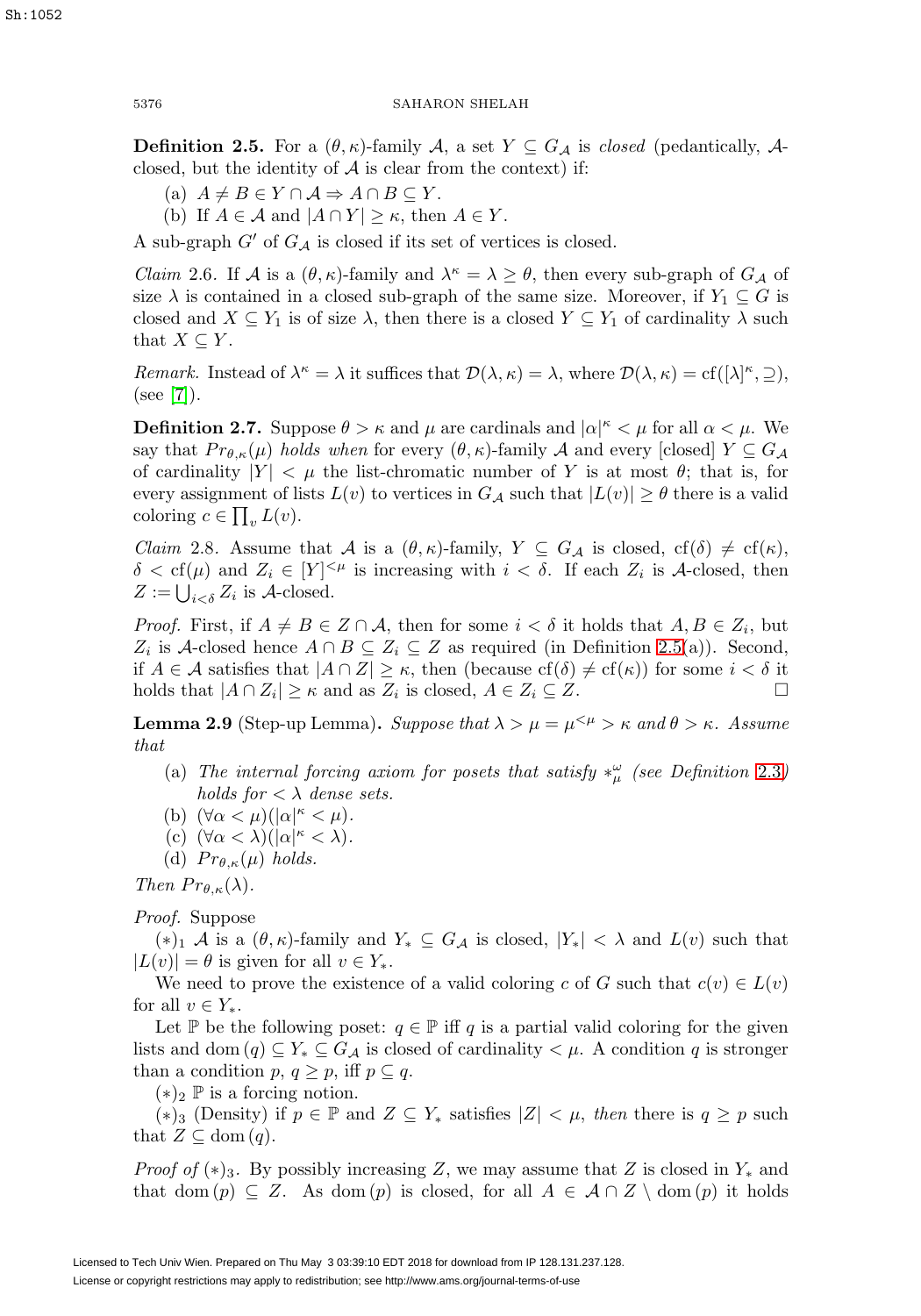that  $|A \cap \text{dom}(p)| < \kappa$ . For  $A \in \mathcal{A} \cap Z \setminus \text{dom}(p)$  let  $L'(A) = L(A) \setminus \{p(v) : v \in \mathcal{A} \}$  $A \cap \text{dom}(p)$ . As  $|A \cap \text{dom}(p)| < \kappa < \theta$  it holds that  $|L'(A)| = \theta$ .

For  $v \in (Z \setminus \text{dom}(p)) \cap pt(\mathcal{A})$  there is at most one  $A \in \text{dom}(p)$  such that  $v \in A$ , because dom  $(p)$  is closed. Let  $L'(v)$  be gotten from  $L(v)$  by subtracting  $\{p(A)\}\$ from  $L(v)$  for that unique A, when A exists. For all  $x \in \text{dom}(p)$  let  $L'(x) = L(x)$ .

By  $Pr_{\theta,\kappa}(\mu)$  there is condition  $p''$  with dom  $(p'') = Z$  such that  $p''(v) \in L'(v)$ for every  $v \in Z$ . Let  $p' = p'' \upharpoonright (Z \setminus \text{dom}(p))$  and let  $q = p \cup p'$ . Now we claim that  $q \in \mathbb{P}$ . As  $x \in Z \Rightarrow q(x) \in L'(x) \subseteq L(x)$  for all  $x \in \text{dom}(q)$ , all that needs to be checked is the validity of the coloring q. Suppose that  $v \in A$  and  $v, A \in \text{dom}(q)$ . First assume that  $v \in \text{dom}(p)$  and  $A \in \text{dom}(p')$ . In this case  $p(v) \neq p'(A)$  because  $p(v) \notin L'(A)$  by the definition of  $L'(A)$ . Another case to check is  $v \in \text{dom}(p')$  and  $A \in \text{dom}(p)$ , which followed from the choice of  $L'(v)$ . The two remaining cases are clear and hold as  $p, p' \in \mathbb{P}$ .

 $(*)_4$  If  $\langle p_i : i < \delta \rangle$  is an increasing sequence of conditions in  $\mathbb{P}$  and  $\delta < \mu$  and  $cf(\delta) \neq cf(\kappa)$ , then the union is a condition, and is an upper bound of the sequence.

*Proof of*  $(*)_4$ . Let  $Y_\delta = \bigcup \{\text{dom } p_i\} : i < \delta\}$ . Now  $|Y_\delta| < \mu$  as  $\delta < \mu$  by the assumptions, and  $i < \delta \Rightarrow \text{dom}(p_i) \in [Y_*]^{<\mu} \subseteq [G_{\mathcal{A}}]^{<\mu}$  by the definition of  $\mathbb{P}$ , recalling that  $\mu$  is regular (by  $\mu = \mu^{<\mu}$  from the claim's assumptions). Since  $\text{cf}(\delta) \neq \kappa$ , by Claim [2.8](#page-5-1) it holds that  $p = \bigcup_i p_i$  is a condition.

(\*)<sub>5</sub> If  $\delta < \mu$ ,  $\overline{p} = \langle p_i : i < \delta \rangle$  is increasing in  $\mathbb P$  and  $cf(\delta) = cf(\kappa)$ , then  $\overline{p}$  has an upper bound in P.

Proof of (\*)<sub>5</sub>. Let  $Z \subseteq Y_* \subseteq G_{\mathcal{A}}$  be closed such that  $|Z| < \mu$  and  $Y = \bigcup_{i \leq \delta}$  dom  $(p_i)$  $\subseteq$  Z. By restricting to a subsequence we may assume that  $\delta = cf(\kappa)$  and so  $A \in \mathcal{A} \setminus Y \Rightarrow \bigwedge_{i \leq \kappa} (|A \cap \text{dom}(p_i)| < \kappa \Rightarrow |A \cap Y| \leq \kappa)$ . Now repeat the proof of (\*)<sub>3</sub> with  $p = \bigcup_i p_i$  with the following changes:

- (a) if  $A \in Z \backslash Y, A \in \mathcal{A}$ , then  $|A \cap Y| \leq \kappa$  hence  $L'(A) = L(A) \backslash \{p(v) : v \in A \cap Y\}$ has cardinality  $\theta$  as  $L(A)$  has cardinality  $\theta > \kappa \geq |A \cap Y| \geq |\{p(v) : v \in Y\}|$  $A \cap Y$ .
- (b) If  $v \in Z \setminus Y$ ,  $v \in pt(G_{\mathcal{A}})$ , then

$$
i < \kappa \Rightarrow |\{ A \in \text{dom}(p_i) \cap \mathcal{A} : v \in A \}| \le 1,
$$

hence

$$
|\{A \in \mathcal{A} \cap Y : v \in A\}| \le 1
$$

and  $L'(v) = L(v) \setminus \{p(A) : A \in Y_\delta \land v \in A\}$  has cardinality  $\theta$ .

Now we can finish as in  $(*)_3$ .

 $(*)_6$  { $p_{\zeta}^{\ell}$  :  $\ell = 1, 2$  and  $\zeta < \delta$ } has a common upper bound *when*:

- (a)  $\delta < \kappa^+ \leq \mu$  (we will use  $\delta = \omega < \kappa^+$  when simpler as this is the one we shall use).
- (b)  $p_{\zeta}^{\ell} \in \mathbb{P}$ .
- (c)  $\zeta < \xi < \delta \Rightarrow p_{\zeta}^{\ell} \leq_{\mathbb{P}} p_{\xi}^{\ell}$ .
- (d)  $p_{\zeta}^1, p_{\zeta}^2$  are compatible functions for  $\zeta < \delta$ .

*Proof of* (\*)<sub>6</sub>. Let  $p = \bigcup_{\ell, \zeta} p_{\zeta}^{\ell}$ , so p is a function, but not necessarily a condition in P. Let  $Y = \text{dom}(p)$  and  $Z \supseteq Y$  be closed and of cardinality  $\lt \mu$  such that  $Z \subseteq Y_* \subseteq G_A$ .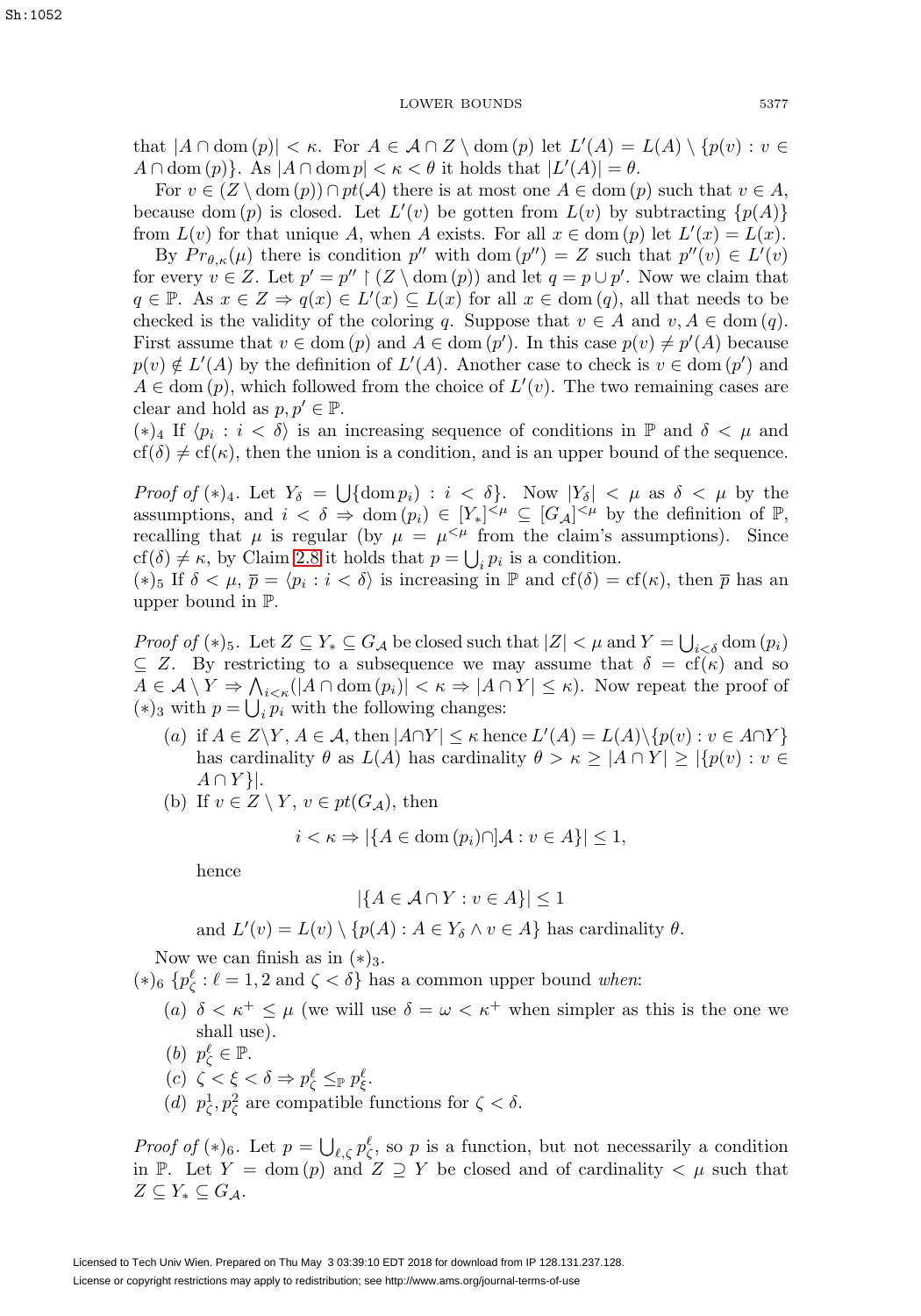(A) If  $A \in Z \backslash Y$ ,  $A \in \mathcal{A}$ , and  $\ell \in \{1, 2\}$ , then  $\ell \in \{1, 2\} \wedge \zeta < \delta \Rightarrow |A \cap \text{dom}(p_{\zeta}^{\ell})|$  $\kappa$  so  $\langle |A \cap \text{dom}(p_{\zeta}^{\ell})| : \zeta < \delta \rangle$  is a non-decreasing sequence of sets each of cardinality  $<\kappa$  hence  $\leq \kappa$ . So  $|A \cup \bigcup_{\zeta}$  dom  $(p_{\zeta}^{\ell})| \leq \kappa$ , hence  $|A \cap Y| \leq \kappa$ .

(B) If  $v \in Z \backslash Y$ ,  $v \in pt(G_{\mathcal{A}})$ , and  $\ell \in \{1, 2\}$ , then  $|\{A \in \bigcup_{\zeta} \text{dom}(p^{\ell}_{\zeta}), v \in A\}| \leq 1$ hence  $|\{A \in \mathbb{Z} \setminus A : A \in \mathcal{A}, v \in A\}| \leq 2$ . So all is fine.

We continue as in the proof of  $(*)_5$ .

 $(*)_7 \mathbb{P}$  is  $\mu$ -complete (by  $(*)_4 + (*)_5$ ).

(\*)<sub>8</sub> The property ∗ $_{\mu}^{\omega}$  holds for  $\mathbb{P}$ .

The game which defines  $*_\mu^\omega$  lasts  $\omega$  steps and at each step  $k < \omega$  for  $\ell = 1, 2$  a sequence of conditions  $\langle p_{1,\alpha}^k : \alpha < \mu^+ \rangle$ , a club  $E_k \subseteq \mu^+$  and a regressive function  $f_k$  with domain  $\mu^+$  played by the completeness Player I (see Definition [2.3](#page-4-0) or [\[15\]](#page-12-2), Def 1.1; see also [\[19\]](#page-12-3) for more on this and related forcing axioms).

This is how Player I chooses  $E_k$  and  $f_k$  is sufficiently closed;  $f_k$  has domain  $\mu^+$ and is regressive such that:

 $\oplus$  If  $\alpha_1, \alpha_2 \in \text{dom}(f_k) \cap S_\mu^{\mu^+} \cap E_k$ ,  $f_k(\alpha_1) = f_\zeta(\alpha_2)$ , then  $p_{1,\alpha_1}^k$ ,  $p_{1,\alpha_2}^k$  are compatible functions.

This clearly suffices (as the  $\langle (p_{1,\alpha_1}^k, p_{1,\alpha_2}^k) : k < \delta \rangle$  are like  $\langle (p_{\zeta}^1, p_{\zeta}^2)$  in  $(*)_6$ ). Clearly such a function  $f_k$  exists but we elaborate.

 $(*)_{8.1} f_{\zeta}(\delta)$  codes:

- (a)  $a_{\delta}^{k} = \text{dom}(p_{1,\delta}^{k}) \cap (\bigcup_{\alpha < \delta} \text{dom } p_{1,\alpha}^{k}).$
- (b)  $p_{1,\delta}^k \restriction a_{\delta}^k$ .
- (c)  $\{p_{1,\delta}^k(v) : v \in \text{dom}(p_{1,\delta}^k) \cap \mathcal{A} \text{ and } p_{1,\delta}^k(v) \in \bigcup_{\alpha < \delta} \text{Rang}(p_{1,\alpha}^k)\}.$
- (d)  $\{p_{1,\delta}^k(A) : A \in \text{dom}(p_{1,\delta}^k) \cap \mathcal{A} \text{ and } p_{1,\delta}^k(A) \in \bigcup_{\alpha < \delta} \text{Rang}(p_{1,\alpha}^k)\}.$

[ What is the point of clauses (c), (d)? Consider  $p_{1,\alpha_1}^k, p_{1,\alpha_2}^k$  with  $\alpha_1 < \alpha_2$ ; maybe there are  $\ell \in \{1,2\}, v \in \text{dom}(p_{1,\alpha_{\ell}}^k) \cap pt(G_{\mathcal{A}}), A \in \text{dom}(p_{1,\alpha_{3-\ell}}^k) \cap \mathcal{A}$  such that  $v \in A$  and  $p_{1,\alpha_{\ell}}^{k}(v) = p_{1,\alpha_{3-\ell}}^{k}(A)$ . Those are avoided by those clauses.]

So now Player I wins as whenever  $\alpha < \beta$  belong to  $S^{\mu^+}_{\mu} \cap \bigcap_k E_k$  and  $\bigwedge_k f_k(\alpha) =$  $f_k(\beta)$ , the set of conditions  $\{p_{1,\alpha}^k : k < \omega\} \cup \{p_{1,\beta}^k : k < \omega\}$  has an upper bound in  $\mathbb{P}$  by  $(*)_6$ .

This proves  $(*)_8$ .

(\*)<sup>9</sup> If  $x \in Y_*$ , then  $D_x$  is an open dense subset of  $\mathbb P$  where  $D_x = \{p \in \mathbb P : x \in$  $dom(p)$ .

[ Why  $(*)_9$  holds? by  $(*)_3$ .]

By the axiom for posets with  $*_\mu^\omega$ , there is a generic filter for  $\mathbb P$  which meets all dense sets  $D_x$  for  $x \in Y$ , where  $p \in D_x$  if  $x \in \text{dom}(p)$ . The union of the generic is a valid coloring from the lists on  $Y_*$ .  $\Box$ 

<span id="page-7-0"></span>**Corollary 2.10.** Suppose  $n \geq 1$  and

- (a)  $\mu_0 < \mu_1 \cdots < \mu_n$ .
- (b) For all  $l \leq n-1$  it holds that  $(\forall \alpha < \mu_\ell)(|\alpha|^{\kappa} < \mu_\ell)$ .
- (c)  $\mu_{\ell}^{<\mu_{\ell}} = \mu_{\ell}$  and  $2^{\mu_i} = \mu_{i+1}$  for  $i < n$ .
- (d) For every  $\ell < n$ , the forcing axiom for posets with  $*_{\mu_{\ell}}^{\omega}$  and  $< \mu_{\ell+1}$  dense sets holds.
- (e)  $\kappa < \mu_0 < \theta^+$  and  $\kappa < \theta$ .

Then  $Pr_{\theta,\kappa}(\mu_n)$ .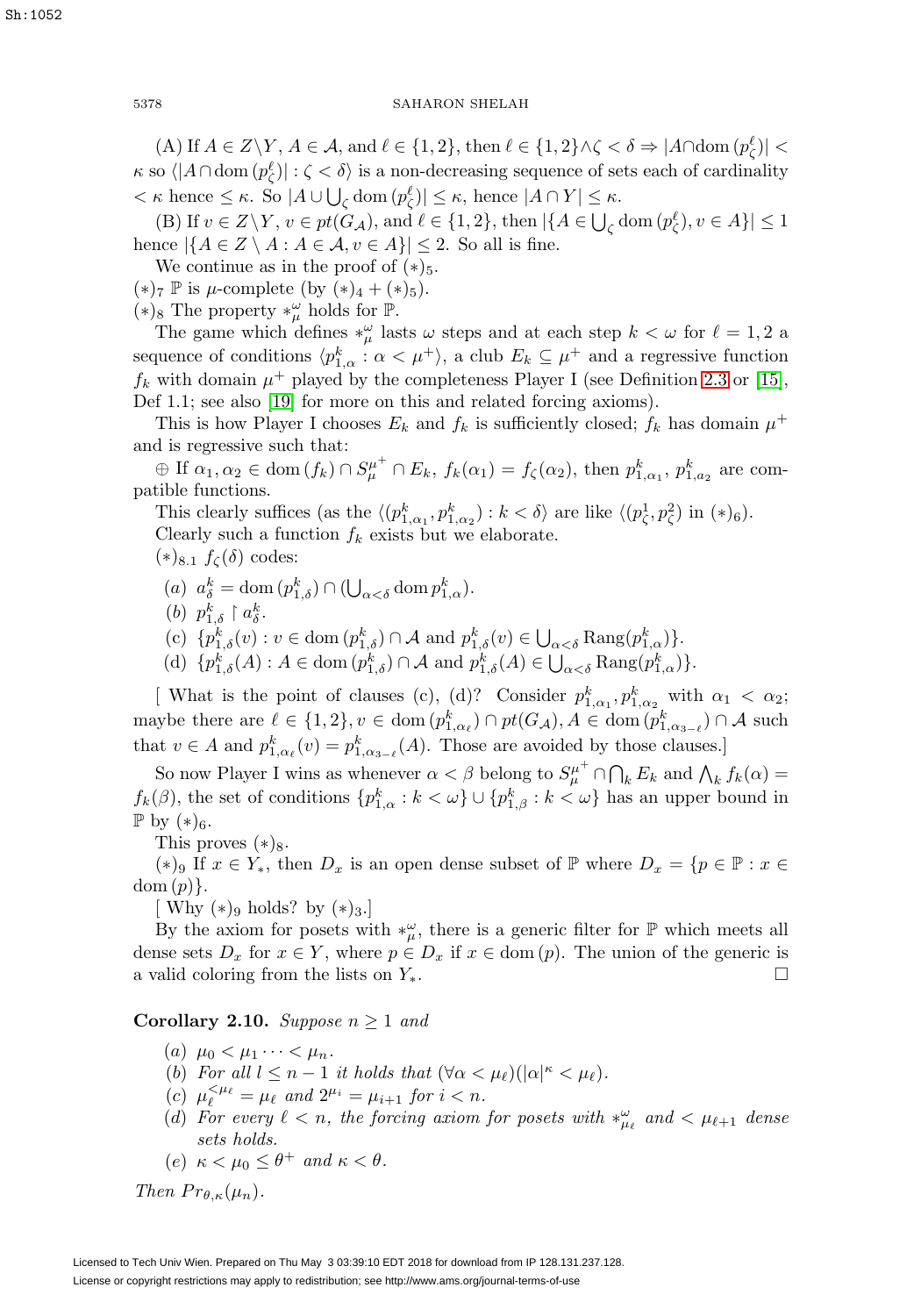*Proof.* By induction on n. Since the list-chromatic number of any graph  $G$  of cardinality  $\lt \mu_0$  is  $\leq |G| \leq \theta$ , the condition  $Pr_{\theta,\kappa}(\mu_0)$  holds trivially. The induction step follows from the main Lemma [2.9.](#page-5-2)  $\Box$ 

Next we show how to force the conditions of the previous lemma.

<span id="page-8-0"></span>Claim 2.11. Assume that:

- (A)  $\theta = \theta^{<\kappa} > \kappa$  and  $\beth_{2n+1}(\theta) < \mu \leq \chi < \lambda$ .
- (B)  $(st)_{\kappa,\mu,\chi,\lambda}^1$ .

Then for some  $\mathbb P$  and  $\bar\mu$ ,

- (a)  $\mathbb P$  is a  $\theta^+$ -complete forcing notion that satisfies  $(\mathbb Z_{2n+1}(\theta))^+$ -c.c.
- (b)  $\bar{\mu} = \langle \mu_{\ell} : \ell \leq n \rangle$  in  $\mathbf{V}^{\mathbb{P}}$  such that  $\mu_{\ell} = \mu^{<\mu_{\ell}} = \mathbf{I}_{\ell}(\theta) < \mathbf{I}_{\ell+1}(\theta)$  for all  $\ell \leq n, |\alpha|^{\kappa} < \mu_{\ell}$  for all  $\alpha < \mu_{\ell}$  and  $\mathcal{L}_n(\theta) < \mu \leq \chi < \mathcal{L}_{n+1}(\theta)$ .
- (c)  $(\mathrm{st})^1_{\kappa,\mu,\chi,\lambda}$ .
- (d) The forcing axiom  $*_{{\mu}_{\ell}}^{\omega}$  with  $<\mu_{\ell+1}$  holds for all  $\ell\leq n$ .

Proof. Now,

$$
(*)_1 \ (\beth_{2n+1}(\theta))^+ \leq \partial \text{ and } (\beth_{2n+1}(\theta))^+ < \chi.
$$

Why  $(*)_1$ ? The first inequality holds by (A). For the second, letting  $\chi_1$  =  $\beth_{2n+1}(\theta)^+$  we have  $\chi_1^{\beth_{2n}(\theta)} = \chi_1$  hence  $\chi_1^{\kappa} = \chi_1$  whereas  $\chi^{\kappa} \geq \lambda > \mu$  because we are assuming  $(\mathrm{st})^1_{\kappa,\mu,\chi,\lambda}$ .

Now let

\n- (\*)<sub>2</sub> (a) 
$$
\mu_{\ell} = (\beth_{2\ell}(\theta))^+
$$
 for  $\ell \leq n$  so  $2^{<\mu_{\ell}} \leq \beth_{2\ell+1}(\theta)$ .
\n- (b) Choose  $\mu_{n+1}$  such that  $\mu_{n+1} = \text{cf}(\mu_{n+1}) = (\mu_{n+1})^{(\mu_n^*)} > \lambda$  and  $\alpha < \mu_{n+1} \Rightarrow |\alpha|^{\kappa} < \mu_{n+1}$ .
\n

Remark. Less suffices;  $\mu_{n+1} = (\lambda^k)^+$  or just  $\mu_{n+1} = \text{cf}(\mu_{n+1}) > \lambda$  satisfies  $(\forall \alpha <$  $(\mu_{n+1})(|\alpha|^{\kappa} < \mu_{n+1}),$  but will complicate the notation below, e.g.,  $(*)_4(b)$  for  $\ell = n$ is different.

Now

\n- (\*)*a*) 
$$
\mu_0 = \theta^+
$$
 hence  $\mu_0 = \text{cf}(\mu_0)$  and  $(\forall \alpha)(\alpha < \mu_0 \rightarrow |\alpha|^{\kappa} \leq \theta^{\kappa} = \theta < \mu_0)$ .
\n- (b)  $\mu_0 < \mu_1 < \cdots < \mu_n < \mu_{n+1}$  are regular.
\n- (c)  $(\forall \alpha < \mu_\ell)(|\alpha|^{\kappa} < \mu_\ell)$  for all  $\ell \leq n+1$ .
\n- (d)  $(\mu_{\ell+1})^{2^{<\mu_\ell}} = \mu_{\ell+1}$ .
\n- (e)  $\mu_n < \mu \leq \chi < \lambda < \mu_{n+1}$ .
\n

Let

\n- (\*)<sub>4</sub> (a) 
$$
\mathbb{Q}_{\ell}^{*} = \text{Levy}(\mu_{\ell}, 2^{<\mu_{\ell}})
$$
 for  $\ell \leq n$ .
\n- (b)  $\mathbb{Q}_{*} = \prod_{\ell \leq n} \mathbb{Q}_{\ell}^{*}$ .
\n- (c)  $\mathbb{Q}_{\leq k}^{*} = \prod_{\ell \leq k} \mathbb{Q}_{\ell}^{*}$ .
\n

Easily,

(\*)<sub>5</sub> (a)  $\mathbb{Q}_{\ell}^{*}$  is  $\mu_{\ell}$ -complete and of cardinality  $2^{<\mu_{\ell}}$ , so satisfies the  $2^{<\mu_{\ell}}$ -c.c. (b) Let  $\mathbf{V}_{\ell} := \mathbf{V}^{\prod_{k < \ell} \mathbb{Q}_{\kappa}^*}.$ 

 $(*)_6$  in  $\mathbf{V}_{n+1} := \mathbf{V}^{\prod_{\ell \leq n} \mathbb{Q}_{\ell}},$  we define  $\langle (\mathbb{P}_k, \mathbb{Q})$ ∼ 2  $\ell$  $\big): k \leq n+1, \ell \leq n$  such that:

- (a)  $\mathbb{P}_0$  is the trivial forcing.
- (b)  $\mathbb{P}_{\ell+1}$  is a forcing notion of cardinality  $\mu_{\ell+1}$ .
- (c)  $\mathbb{P}_{\ell+1}$  satisfies the  $\mu_{\ell}^+$ -c.c.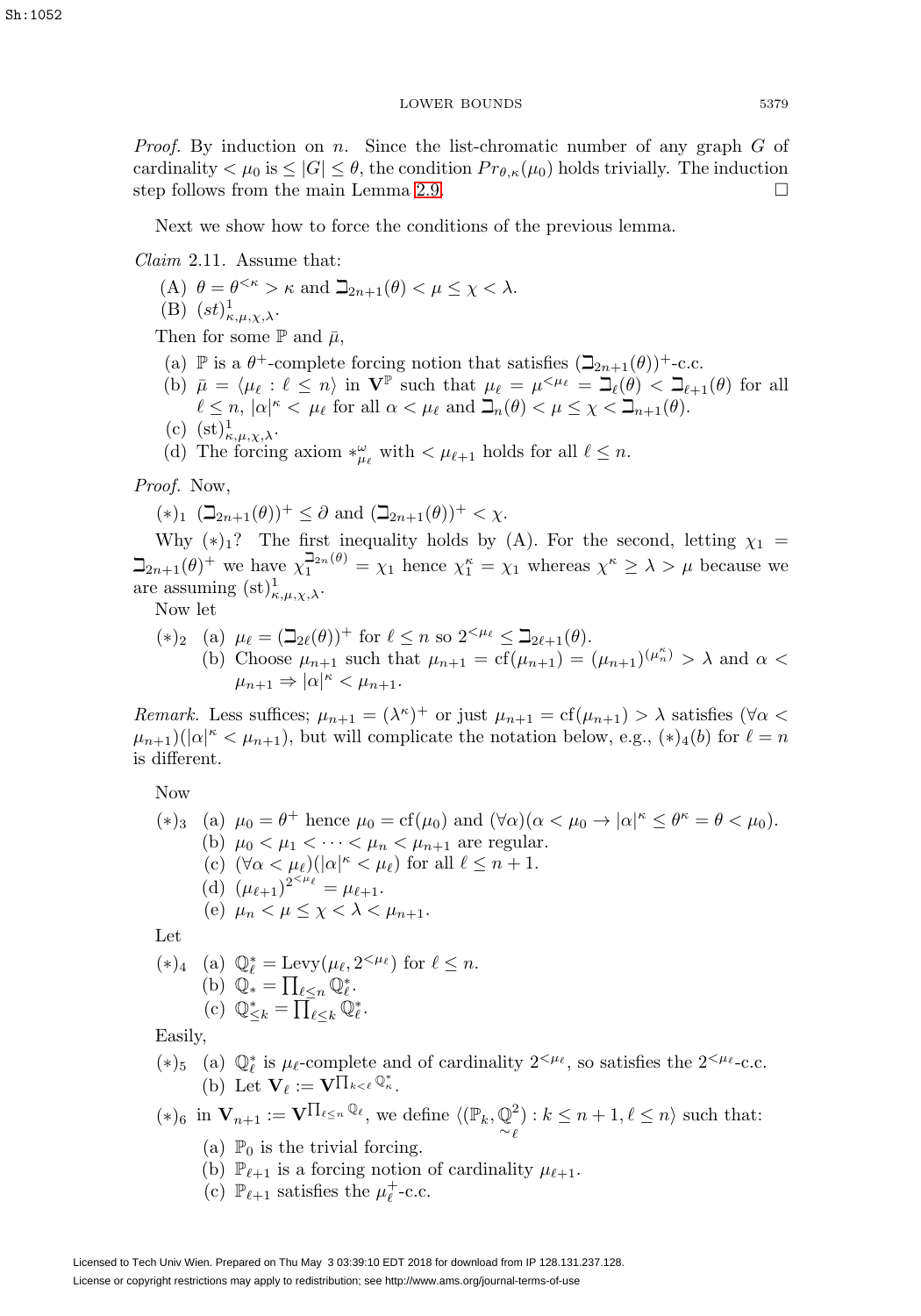Sh:1052

(d)  $\mathbb{P}_{\ell+1} = \mathbb{P}_{\ell} * \mathbb{Q}^2$ . (e)  $\mathbb{Q}^2$  is a  $\mathbb{P}_{\leq \ell}$ -name of a forcing notion of cardinality  $\mu_{\ell+1}$  that satisfies  $\mu_{\ell}^{\ell}$ -c.c. that forces  $2^{\mu_{\ell}} = \mu_{\ell+1}$  and the axiom for forcing notions that satisfy  $*_{\mu_{\ell}}^{\omega}$  for  $< \min\{\mu_{\ell+1}, (\partial^{\kappa})^+\}\$  dense sets. (f)  $\mathbb{P}_{k+1}$  is a  $\mathbb{Q}_{*}$ -name and actually a  $\mathbb{Q}_{\leq k}^{*}$ -name

There is no problem to carry the induction (note that  $(\mu_{\ell+1})^{\leq \mu} = \mu_{\ell+1}$  in  $\mathbf{V}_{n+1}^{\mathbb{P}_n+1}$ ). We return to **V**, so we have a  $\mathbb{Q}_{\leq k}$ -name so  $\mathbb{P}$  for  $\ell = 0, \ldots, k+1$ for the forcing notion above. Let, in **V**,  $\mathbb{P}^{k+1} = \mathbb{Q}_{\leq k}^* * \mathbb{P}_{\sim k+1}$ . Why is  $\mathbb{P} = \mathbb{P}^n$  as required?

Clearly, all forcing notions  $\mathbb{Q}_{\ell}^*, \mathbb{Q}_*, \mathbb{Q}_{\leq k}^*, \mathbb{P}^k$ , are  $\theta^+$ -complete, hence in particular so is  $\mathbb{P}$ . Therefore, in  $\mathbf{V}^{\mathbb{P}}$  still  $(\forall \alpha < \mu_\ell)(|\alpha|^{\kappa} < \mu_{\ell+1})$  for all  $\ell < n+1$  because we prove below that  $\mu_{\ell}$  does not collapse.

Clearly,  $\mathbb{P}^{k+1}$  has cardinality  $\mu_{k+1}$  and satisfies the  $(2^{<\mu_k})^+$ -c.c. and in **V** the forcing notion  $\mathbb{Q}_\ell$  is  $\mu_\ell$ -complete and in  $\mathbf{V}^{\mathbb{Q}^*}_{\leq k}$  the forcing notion  $\mathbb{Q}_\ell^2$  is forced to be  $\mu_{\ell}$ -complete. Hence in **V** for  $\ell \leq k$  we have  $\Vdash_{\mathbb{P}^k}$  " $\mu_{\ell} = \mu_{\ell}^{\leq \mu_{\ell}}$  is not collapsed", and <sup> $\mathbb{P}^k$ </sup> satisfies the ((2<sup><μ<sub>k</sub>)<sup>+</sup>)-c.c. as  $\mathbb{Q}^*_{\leq k}$  does, and  $\mathbb{P}_{k+1}$  satisfies (μ<sup>κ</sup>)+-c.c.</sup>

Lastly, the relevant forcing axiom holds: if  $\ell < n$ , the one for  $*_{\mu_{\ell}}^{\omega}$  and  $< \mu_{\ell+1}$  dense sets. So replacing  $\mu_{n+1}$  by  $(\mu^k)^+$  and applying Claim 2.6 we are done.  $\Box$ 

A similar argument works to replace n with  $\omega$ :

**Theorem 2.12.** The condition  $(A)_{\ell(*)}$  implies the condition  $(B)_{\ell(*)}$  for  $\ell(*) \in$ {1, 2}, where:

- $(A)_1$   $\aleph_0 < \text{cf}(\kappa) \leq \kappa < \theta = \theta^{<\kappa}, \ \chi \geq \lambda \geq \beth_\omega(\theta)$  and there exists a  $\kappa$ -family  $\mathcal{A} \subseteq [\chi]^\lambda$  of cardinality  $|\mathcal{A}| \geq \chi^+$ .
- $(A)_2 \aleph_0 < \text{cf}(\kappa) \leq \kappa < \theta = \theta^{<\kappa}$  and for every  $n < \omega$  there are  $\chi_n > \lambda_n \geq \mathfrak{I}_n(\theta)$  a  $\kappa$ -family  $\mathcal{A}_n \subseteq [\chi_n]^{\lambda_n}$  of cardinality  $|\mathcal{A}_n| \geq \chi_n^+$  and  $\lambda_n \notin [\mathcal{a}_\omega(\theta), \mathcal{a}_{\omega+1}(\theta)].$
- $(B)_1$  For some forcing notion  $\mathbb P$  not adding new sequences of ordinals of length  $< \theta$ , it holds that:
	- $\bullet \ \ (\beth_\omega(\theta))^{\mathbf{V}^{\mathbb{P}}} = (\beth_\omega(\theta))^{\mathbf{V}}.$
	- There exists a graph G with list-chromatic number  $\theta$  and coloring num $ber > (\mathcal{Q}_{\omega}(\theta))^{+}.$
- $(B)_2$  Like  $(B)_1$  with the coloring number  $\geq (\beth_\omega(\theta))^+$ .

*Proof.* Stage A. For  $(A)_1 \Rightarrow (B)_1$  assume  $(A)_1$  and let

- $(\ast)_1$   $(\chi_n, \lambda_n) = (\chi, \lambda), \mathcal{A}_n = \mathcal{A}$ , so we can assume  $(A)_2$ .
- $(*)_2$  Let  $u_1 = \{n : \lambda_n < \mathbb{L}_\omega(\theta)\}\$  hence  $n \in u_1 \Rightarrow \lambda_n < \mathbb{L}_\omega(\theta)\$  and let  $u_3 = \{n : \lambda_n < \mathbb{L}_\omega(\theta)\}\$  $\lambda_n > \beth_\omega(\theta)$ .

Recalling clause  $(A)_2$  note that  $u_1, u_3$  is a partition of  $\omega$ .

- (∗)<sup>3</sup> Without loss of generality, for some **i** ∈ {1, 3} we have:
	- $(a)$   $u_i = \omega$ .
	- (b) If **i** = 3 without loss of generality there is some  $\lambda_* > \mathbb{L}_{\omega}(\theta)$  such that  $\bigwedge_n \lambda_n = \lambda_*$ .
	- (c) If **i** = 1 let  $\mu_* = \beth_\omega(\theta)$ .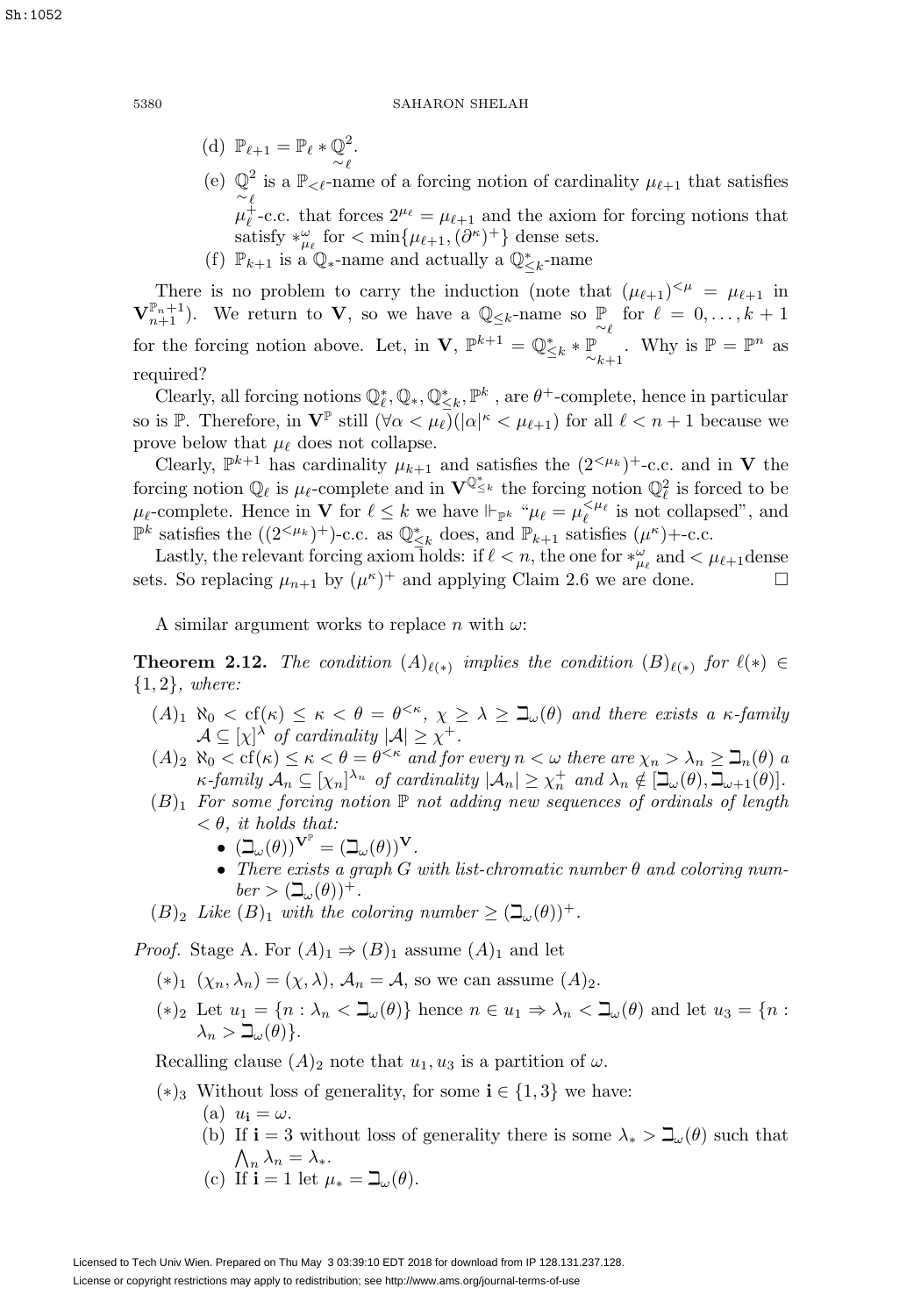Stage B.

- (∗)<sub>4</sub> Now without loss of generality there is a sequence  $\langle \mu_n : n \langle \omega \rangle$  such that
	- (a)  $\mu_0 = \theta^+$ .
	- (b)  $\mu_n = cf(\mu_n)$ .
	- (c)  $2^{\mu_n} = \mu_{n+1}$ .
	- (d) Hence  $\mu_{\omega} := \sum_{n} \mu_{n} = \beth_{\omega}(\theta)$ .
	- (e) The forcing axiom  $*_{\mu_n}^{\omega}$  and  $\lt \mu_{n+1}$  dense sets hold.

Why? Is it the same as in the proof of Claim [2.11,](#page-8-0) but note that the forcing may (in fact does) collapse  $\beth_{\omega+1}$  to  $\beth_{\omega}(\omega)^+$ . Also in the case **i** = 1 letting wlog  $\lambda_n \in [\mathcal{Q}_{k(n)}, \mathcal{Q}_{k(n)+1}(\omega)]$  wlog  $k(n)$  is increasing and  $k(n+1) > k(n) + n$ .

(\*)<sub>5</sub> Without loss of generality, in addition, letting  $\theta_{\omega} = (\mathbb{L}_{\omega}(\theta))$ , we have  $2^{\theta_{\omega}} =$  $\theta_{\omega}^+$  and  $\mu_{\omega+1} = 2^{\mu_{\omega}}$  is  $\sum_{n} \chi_n$  and as in  $(*)_4(e)$  the forcing axiom  $*_{\theta_{\omega}^+}^{\omega}$ and  $\lt \mu_{\omega+1}$  dense sets hold.

Stage C. We deal with the case  $i = 1$ .

By Corollary [2.10,](#page-7-0) for every n,  $Pr_{\theta,\kappa}(\mu_n)$  holds. By an easy compactness for singulars argument we have, as  $\aleph_0 < \text{cf}(\theta_*)$ , also  $Pr_{\theta,\kappa}(\mu_\omega)$ .

Now clearly for each  $n, \partial_n < \Upsilon_n$  as in the proof of Claim 2.11, there is a graph  $G_n$  with  $|\mathcal{A}_n|$  vertices, coloring number  $\geq \lambda_n$  and list-chromatic number  $\theta$ .

Taking then the disjoint sum of all  $G_n$  we have established  $(A)_2 \Rightarrow (B)_2$ . Stage D.  $\mathbf{i} \in \{3\}$ . Similarly, but we use  $(*)_5$ .

Remark. We can replace  $\beth_\omega(\theta)$  with  $\beth_{\delta(*)}(\theta)$  when  $\delta(*) < \text{cf}(\kappa)$ .

Proof of Theorems 2.1 and 2.2. The proofs consist of combining the lemmas above.  $\Box$ 

We conclude with a few simple implications that are needed above.

<span id="page-10-0"></span>*Claim* 2.13. Assume that  $\theta$  is a regular cardinal and  $2^k \leq \theta \leq \lambda$ . We have  $(a)_{\lambda,\theta,\kappa} \Rightarrow$  $(b)_{\lambda,\theta,\kappa} \Rightarrow (c)_{\lambda,\theta,\kappa} \Rightarrow (d)_{\lambda,\theta,\kappa}$ . If, in addition,  $\theta = \theta^{\kappa}$  (or just  $\partial < \theta \Rightarrow \partial^{\kappa} < \lambda$ ), then  $(d)_{\lambda,\theta,\kappa} \Rightarrow (e)_{\lambda,\theta,\kappa} \Rightarrow (f)_{\lambda,\theta,\kappa}$ , where

- $(a)_{\lambda,\theta,\kappa}$   $\lambda$  is minimal such that there is a graph G with  $\lambda$  vertices, coloring number  $\geq \theta$  and list-chromatic number  $\leq \kappa$ .
- $(b)_{\lambda,\theta,\kappa}$   $\lambda$  is regular and there is a graph G with  $\lambda$  vertices, coloring number  $\geq \theta$ , every sub-graph of G with  $\langle \lambda \rangle$  vertices has coloring number  $\leq \theta$  and the complete bi-partite graph  $K(\kappa, 2^{\kappa})$  is not weakly embeddable into G.
- $(c)_{\lambda,\theta,\kappa}$   $\lambda > \theta$  is regular and there is  $\overline{C}$  such that:
	- $(\alpha) \ \ C = \langle C_{\delta} : \delta \in S \rangle.$
	- (*β*)  $S \subseteq {\delta : \delta < \lambda \wedge cf(\delta) = \theta}$  is stationary.
	- (γ)  $C_{\delta} \subseteq \delta$  and  $otp(C_{\delta}) = \theta$ .
	- (δ) If  $u \in [\lambda]^\kappa$ , then  $\{\delta \in S : u \subseteq C_\delta\}$  is bounded in  $\lambda$ .
- $(d)_{\lambda,\theta,\kappa}$   $\lambda > \theta$  is regular and for some  $\mu < \lambda$  for every  $\partial \in [\kappa,\theta)$  there is  $\mathcal{A} \subseteq [\mu]^{\partial}$ of cardinality  $\lambda$  such that  $u \in [\mu]^\kappa \Rightarrow (\exists^{<\lambda} v \in \mathcal{A})(u \subseteq v)$ .
- $(e)_{\lambda,\theta,\kappa}$   $\lambda > \theta$  is regular and there are  $\mu < \lambda$  and  $\{A_{\partial}: \partial \in [\kappa,\theta)\}\$  such that  $A_{\partial} \subseteq [\mu]^{\partial}$  is a  $\kappa$ -family of cardinality  $\lambda$ .
- $(f)_{\lambda,\theta,\kappa}$   $\lambda > \theta$  is regular and there are  $\mu < \lambda$  and  $\{\mathfrak{a}_{\partial} : \partial \in [\kappa,\theta)\}\$  such that  $\mathfrak{a} \subseteq \text{Reg} \cap (\mu \setminus \theta), |\mathfrak{a}_{\partial}| = \partial \text{ and } (\prod \mathfrak{a}_{\partial}, <_{[\mathfrak{a}_{\partial}]<\kappa}) \text{ is } \lambda\text{-directed}.$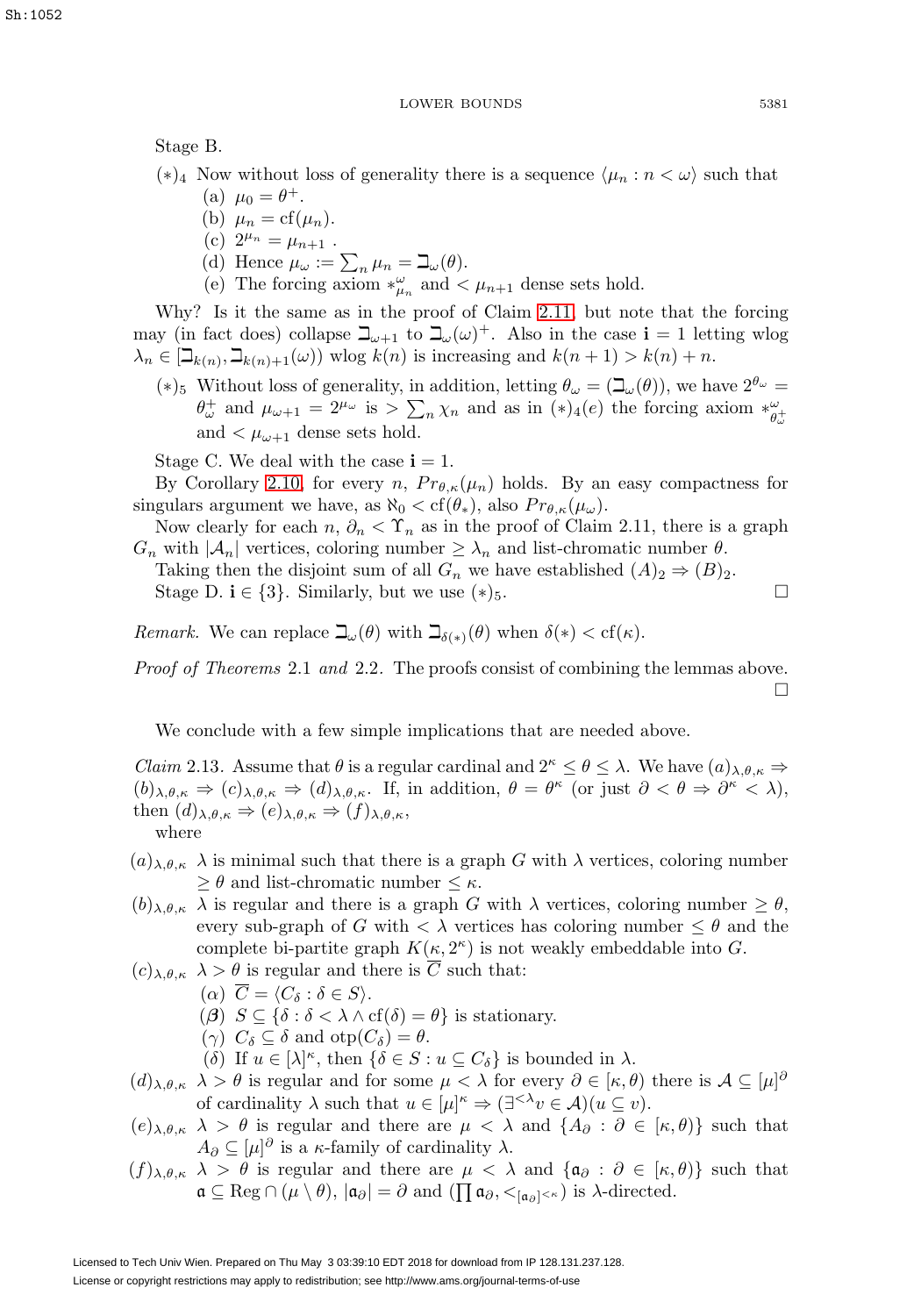*Proof.*  $(a)_{\lambda,\theta,\kappa} \Rightarrow (b)_{\lambda,\theta,\kappa}$ . Choose G witnessing  $(a)_{\lambda,\theta,\kappa}$ . We know that  $\lambda$  is regular, and without loss of generality the vertex set of the graph is  $\lambda$ . The coloring number is  $\geq \theta$  by the choice of G. If  $H \subseteq G$  has fewer than  $\lambda$  vertices, then it has coloring number  $\lt \theta$  by the minimality of  $\lambda$ . Also the complete bi-partite graph  $K(\kappa, 2^{\kappa})$ and even  $K(\kappa, \kappa^+)$  is not weakly embedded in G because its list-chromatic number is  $\kappa^+$  and  $\lambda > 2^{\kappa}$  and even just  $\lambda > \kappa^+$ . Minimality of  $\lambda$  gives more. So  $(b)_{\lambda,\theta,\kappa}$ holds.

 $(b)_{\lambda,\theta,\kappa} \Rightarrow (c)_{\lambda,\theta,\kappa}$ . See [\[9\]](#page-11-9) or [\[10\]](#page-11-7). Assume that the vertex set is  $\lambda$  and let  $S = \{\delta : (\exists \alpha \geq \delta) | G[\alpha] \cap \delta \geq \theta\}\$  where  $G[\alpha] = \{\beta : (\alpha, \beta) \text{ is an edge of } G\}\$ . If S is not stationary, then using "every subgraph with  $\langle \lambda \rangle$  vertices has coloring number  $\leq \theta$ " we conclude that G has coloring number  $\leq \theta$ . By renaming we get  $(c)_{\lambda,\theta,\kappa}$ .

 $(c)_{\lambda,\theta,\kappa} \Rightarrow (d)_{\lambda,\theta,\kappa}$ . For each  $\partial \in [\kappa,\theta)$  we find, by Fodor's lemma,  $\alpha_{\partial} < \lambda$  such that  $\mathcal{A}_{\partial} = \{ \delta \in S : |C_{\partial} \cap \alpha_{\partial}| \ge \partial \}$  has cardinality  $\lambda$ . So  $\alpha_* = \bigcup_{\partial} \alpha_{\partial} < \lambda$  satisfies the desired conclusion for the  $\mu$  that is defined as  $\mu = |\alpha_*|$  so by renaming we are done.

 $(d)_{\lambda,\theta,\kappa} \Rightarrow (e)_{\lambda,\theta,\kappa}$ . When, e.g.,  $\partial < \theta \Rightarrow \partial^{\kappa} < \lambda$  for each  $\partial \in [\kappa,\theta)$  let  $\langle u_{\partial,\alpha} :$  $\alpha < \lambda$  list  $\mathcal{A}_{\partial}$ , and for  $\alpha < \lambda$  let  $W_{\alpha} = {\beta < \lambda : |u_{\gamma,\beta} \cap u_{\partial,\alpha}| \geq \kappa}.$  As  $|[u_{\partial,\alpha}]^{\kappa}| \leq \partial <\lambda = \text{cf}(\lambda)$ , the set  $W_{\partial}$  is bounded in  $\lambda$ , hence for some club  $E_{\partial} \subseteq \lambda$ it holds that  $\alpha < \beta \in E_{\partial} \Rightarrow |u_{\gamma,\alpha} \cap u_{\partial,\beta}| < \kappa$ , so  $\{u_{\partial,\alpha} : \alpha \in E_{\partial}\}\)$  is as required.  $(e)_{\lambda,\theta,\kappa} \Rightarrow (f)_{\lambda,\theta,\kappa}$  if  $\partial < \theta \Rightarrow \partial^{\kappa} < \lambda$ , by [\[11\]](#page-12-4) 6.1.  $\Box$ 

## Acknowledgement

The author thanks Menachem Kojman for asking him the questions and for reading two earlier versions of this proof and the present one.

## **REFERENCES**

- <span id="page-11-0"></span>[1] Noga Alon, Degrees and choice numbers, Random Structures Algorithms **16** (2000), no. 4, 364–368, DOI 10.1002/1098-2418(200007)16:4(364::AID-RSA5)3.3.CO;2-S. M[R1761581](http://www.ams.org/mathscinet-getitem?mr=1761581)
- <span id="page-11-3"></span>[2] P. Erdős and A. Hajnal, On chromatic number of graphs and set-systems, Acta Math. Acad. Sci. Hungar **17** (1966), 61–99. M[R0193025](http://www.ams.org/mathscinet-getitem?mr=0193025)
- <span id="page-11-1"></span>[3] Paul Erdős, Arthur L. Rubin, and Herbert Taylor, *Choosability in graphs*, Proceedings of the West Coast Conference on Combinatorics, Graph Theory and Computing (Humboldt State Univ., Arcata, Calif., 1979), Congress. Numer., XXVI, Utilitas Math., Winnipeg, Man., 1980, pp. 125–157. M[R593902](http://www.ams.org/mathscinet-getitem?mr=593902)
- <span id="page-11-5"></span>[4] M. Gitik, Short Extenders Forcing II., preprint. http://www.math.tau.ac.il/∼gitik/ somepapers.html
- <span id="page-11-8"></span>[5] Moti Gitik and Saharon Shelah, Applications of pcf for mild large cardinals to elementary embeddings, Ann. Pure Appl. Logic **164** (2013), no. 9, 855–865, DOI 10.1016/j.apal.2013.03.002. M[R3056300](http://www.ams.org/mathscinet-getitem?mr=3056300)
- <span id="page-11-4"></span>[6] Péter Komjáth, *The list-chromatic number of infinite graphs*, Israel J. Math. **196** (2013), no. 1, 67–94, DOI 10.1007/s11856-012-0145-6. M[R3096584](http://www.ams.org/mathscinet-getitem?mr=3096584)
- <span id="page-11-2"></span>[7] Menachem Kojman, Shelah's revised GCH theorem and a question by Alon on infinite graphs colorings, Israel J. Math. **201** (2014), no. 2, 585–592, DOI 10.1007/s11856-014-0035-1. M[R3265296](http://www.ams.org/mathscinet-getitem?mr=3265296)
- <span id="page-11-6"></span>[8] Shmuel Lifsches and Saharon Shelah, Random graphs in the monadic theory of order, Arch. Math. Logic **38** (1999), no. 4-5, 273–312, DOI 10.1007/s001530050129. Logic Colloquium '95 (Haifa). M[R1697962](http://www.ams.org/mathscinet-getitem?mr=1697962)
- <span id="page-11-9"></span>[9] Saharon Shelah, A compactness theorem for singular cardinals, free algebras, Whitehead problem and transversals, Israel J. Math. **21** (1975), no. 4, 319–349. M[R0389579](http://www.ams.org/mathscinet-getitem?mr=0389579)
- <span id="page-11-7"></span>[10] S. Shelah, Compactness in singular cardinals revisited, 266 in Shelah-s list, preprint. arxiv:math.LO/1401.3175